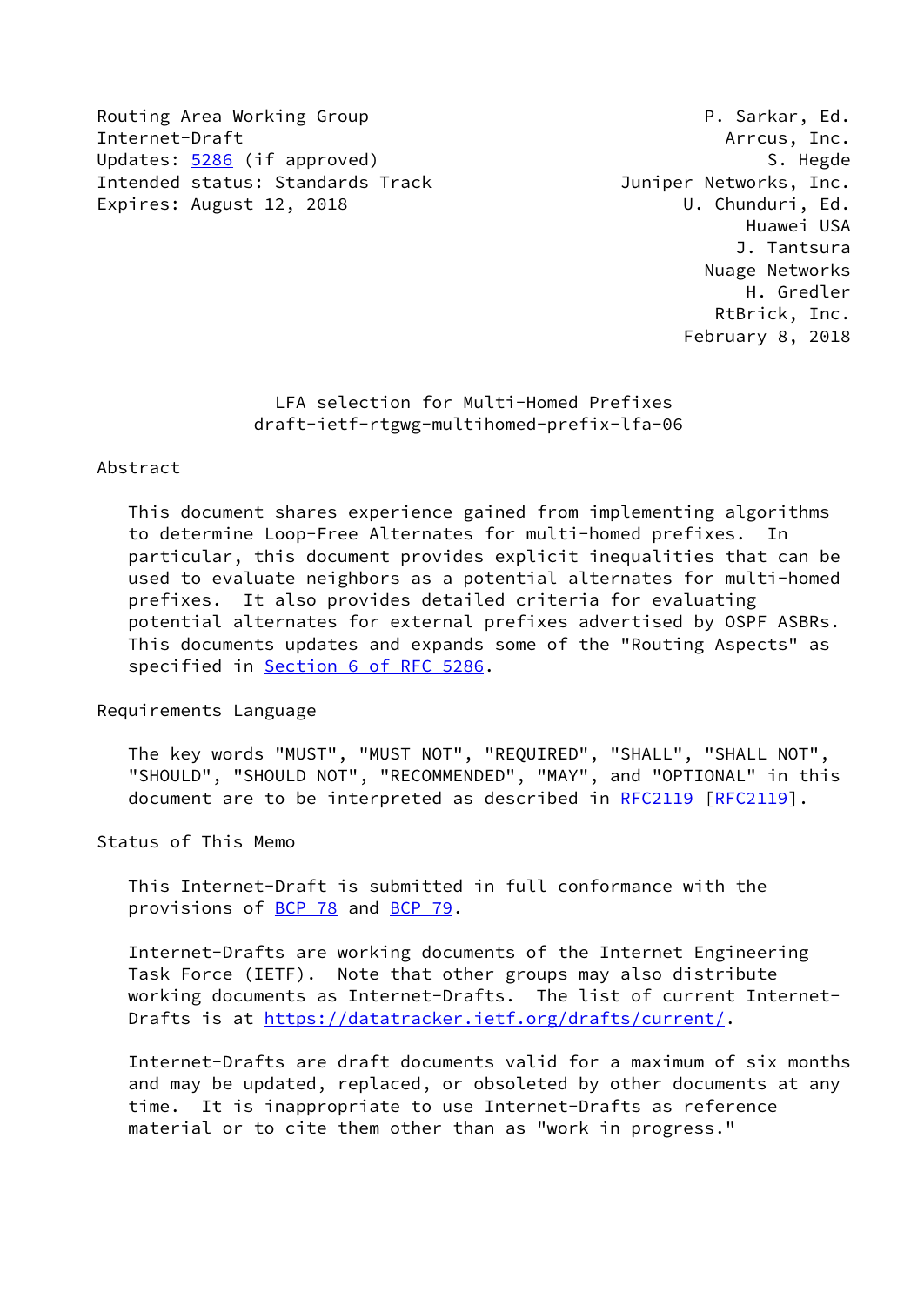This Internet-Draft will expire on August 12, 2018.

Copyright Notice

 Copyright (c) 2018 IETF Trust and the persons identified as the document authors. All rights reserved.

This document is subject to **[BCP 78](https://datatracker.ietf.org/doc/pdf/bcp78)** and the IETF Trust's Legal Provisions Relating to IETF Documents [\(https://trustee.ietf.org/license-info](https://trustee.ietf.org/license-info)) in effect on the date of publication of this document. Please review these documents carefully, as they describe your rights and restrictions with respect to this document. Code Components extracted from this document must include Simplified BSD License text as described in Section 4.e of the Trust Legal Provisions and are provided without warranty as described in the Simplified BSD License.

## Table of Contents

|                                                                          |  | $\overline{3}$  |
|--------------------------------------------------------------------------|--|-----------------|
| 1.1.                                                                     |  | $\overline{3}$  |
| LFA inequalities for MHPs<br>2.                                          |  | $\overline{4}$  |
| LFA selection for the multi-homed prefixes $\cdots$<br>3.                |  | $\overline{4}$  |
| Improved coverage with simplified approach to MHPs $\ldots$<br>3.1.      |  | $\underline{6}$ |
| $3.2$ . IS-IS ATT Bit considerations                                     |  | $\underline{8}$ |
| $\frac{4}{1}$ . LFA selection for the multi-homed external prefixes      |  | $\frac{8}{8}$   |
| 4.1.                                                                     |  |                 |
| 4.2.                                                                     |  | $\underline{8}$ |
| $4.2.1$ . Rules to select alternate ASBR                                 |  | <u>୍ର</u>       |
| $4.2.2.$ Multiple ASBRs belonging different area                         |  | 10              |
| $4.2.3$ . Type 1 and Type 2 costs                                        |  | 11              |
| $4.2.4$ . RFC1583compatibility is set to enabled                         |  | 11              |
|                                                                          |  | 11              |
| Inequalities to be applied for alternate ASBR<br>4.2.6.                  |  |                 |
|                                                                          |  | 11              |
| $4.2.6.1$ . Forwarding address set to non-zero value                     |  | 11              |
| $4.2.6.2$ . ASBRs advertising type1 and type2 cost $\cdot \cdot \cdot$ . |  | 12              |
|                                                                          |  | 13              |
| $5.1$ . Links with IGP MAX_METRIC 13                                     |  |                 |
| Multi Topology Considerations<br>5.2.                                    |  | 14              |
| 6.                                                                       |  |                 |
| $\mathbf{I}$ .                                                           |  |                 |
| 8.                                                                       |  | 15              |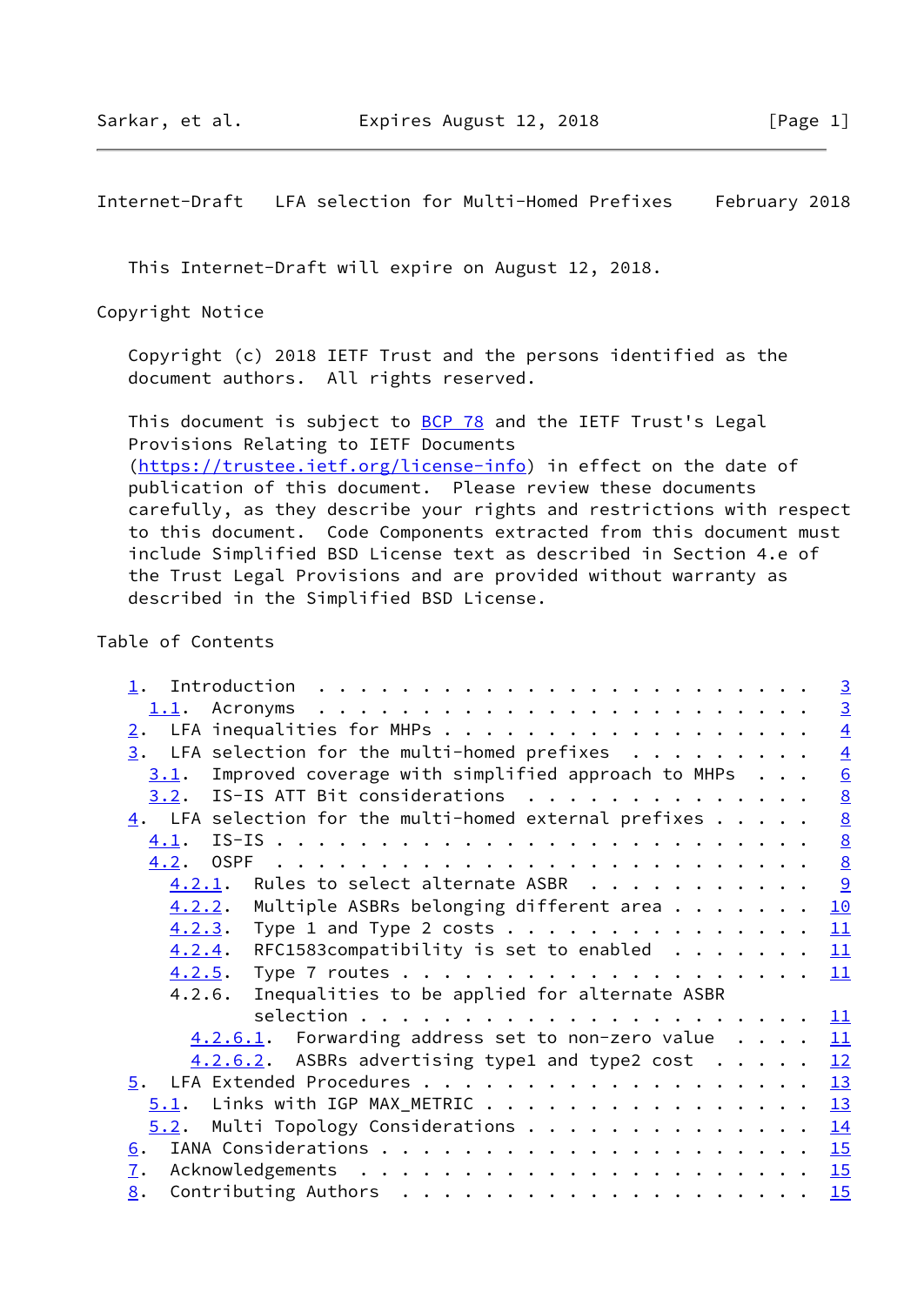| <u>9</u> . Security Considerations 16 |  |
|---------------------------------------|--|
|                                       |  |
| 10.1. Normative References 16         |  |
| 10.2. Informative References 16       |  |
|                                       |  |

<span id="page-2-1"></span>

| Sarkar, et al. | Expires August 12, 2018 | [Page 2] |
|----------------|-------------------------|----------|
|                |                         |          |

## <span id="page-2-0"></span>[1](#page-2-0). Introduction

 The use of Loop-Free Alternates (LFA) for IP Fast Reroute is specified in [\[RFC5286](https://datatracker.ietf.org/doc/pdf/rfc5286)]. Section [6.1 of \[RFC5286\]](https://datatracker.ietf.org/doc/pdf/rfc5286#section-6.1) describes a method to determine loop-free alternates for a multi-homed prefixes (MHPs). This document describes a procedure using explicit inequalities that can be used by a computing router to evaluate a neighbor as a potential alternate for a multi-homed prefix. The results obtained are equivalent to those obtained using the method described in Section [6.1 of \[RFC5286\]](https://datatracker.ietf.org/doc/pdf/rfc5286#section-6.1). However, some may find this formulation useful.

 Section [6.3 of \[RFC5286\]](https://datatracker.ietf.org/doc/pdf/rfc5286#section-6.3) discusses complications associated with computing LFAs for multi-homed prefixes in OSPF. This document provides detailed criteria for evaluating potential alternates for external prefixes advertised by OSPF ASBRs, as well as explicit inequalities.

 This document also provide clarifications, additional considerations to [[RFC5286\]](https://datatracker.ietf.org/doc/pdf/rfc5286), to address a few coverage and operational observations. These observations are in the area of handling IS-IS attach (ATT) bit in Level-1 (L1) area, links provisioned with MAX\_METRIC for traffic engineering (TE) purposes and in the area of Multi Topology (MT) IGP deployments. These are elaborated in detail in **Section 3.2** and [Section 5](#page-14-0).

## <span id="page-2-2"></span>[1.1](#page-2-2). Acronyms

| ΑF          | - Address Family          |  |
|-------------|---------------------------|--|
| ATT         | IS-IS Attach Bit          |  |
| <b>ECMP</b> | - Equal Cost Multi Path   |  |
| TGP         | Interior Gateway Protocol |  |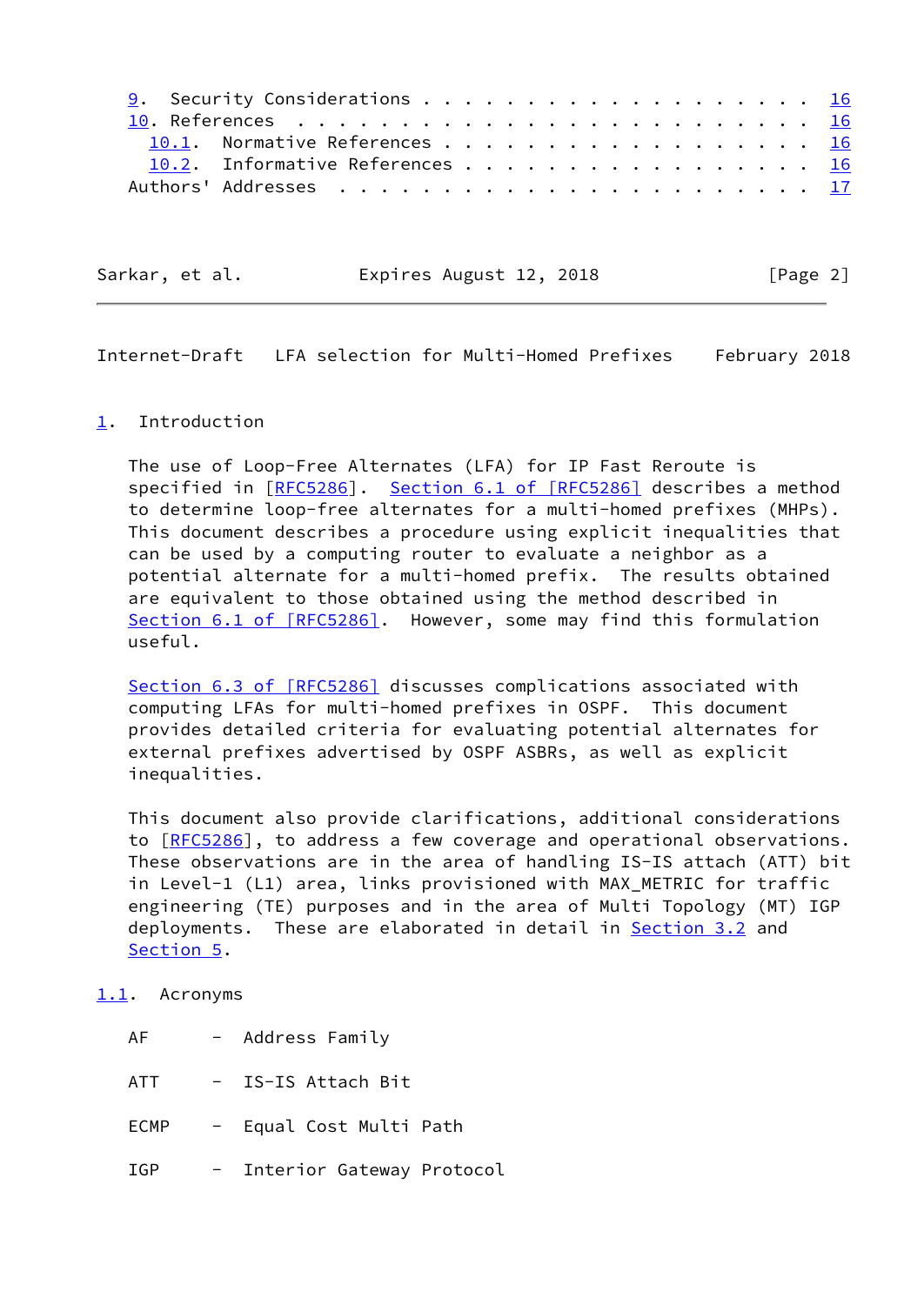|                |  | IS-IS - Intermediate System to Intermediate System |
|----------------|--|----------------------------------------------------|
| <b>LSP</b>     |  | - IS-IS Link State PDU                             |
| <b>OSPF</b>    |  | - Open Shortest Path First                         |
| MHP            |  | - Multi-homed Prefix                               |
| MT             |  | - Multi Topology                                   |
| <b>SPF</b>     |  | - Shortest Path First PDU                          |
|                |  |                                                    |
| Sarkar, et al. |  | Expires August 12, 2018<br>[Page $3$ ]             |

<span id="page-3-1"></span><span id="page-3-0"></span>[2](#page-3-0). LFA inequalities for MHPs

 This document proposes the following set of LFA inequalities for selecting the most appropriate LFAs for multi-homed prefixes (MHPs). They can be derived from the inequalities in [\[RFC5286](https://datatracker.ietf.org/doc/pdf/rfc5286)] combined with the observation that  $D_{opt}(N,P) = Min (D_{opt}(N,PO_i) + cost(PO_i,P))$ over all PO\_i

```
 Link-Protection:
D_{opt}(N, PO_{i})+ cost(PO_{i},P) < D_{opt}(N,S) +
                                 D_opt(S,PO_best) + cost(PO_best,P)
 Link-Protection + Downstream-paths-only:
 D_opt(N,PO_i)+ cost(PO_i,P) < D_opt(S,PO_best) + cost(PO_best,P)
 Node-Protection:
D_{opt}(N, PO_i) + cost(PO_i, P) < D_{opt}(N, E) +
                                 D_opt(E,PO_best) + cost(PO_best,P)
```

| Where,  |                                                                      |
|---------|----------------------------------------------------------------------|
| P       | - The multi-homed prefix being evaluated for<br>computing alternates |
| S       | - The computing router                                               |
| N       | - The alternate router being evaluated                               |
| E       | - The primary next-hop on shortest path from S to<br>prefix P.       |
| $PO_i$  | - The specific prefix-originating router being<br>evaluated.         |
| PO best | - The prefix-originating router on the shortest path                 |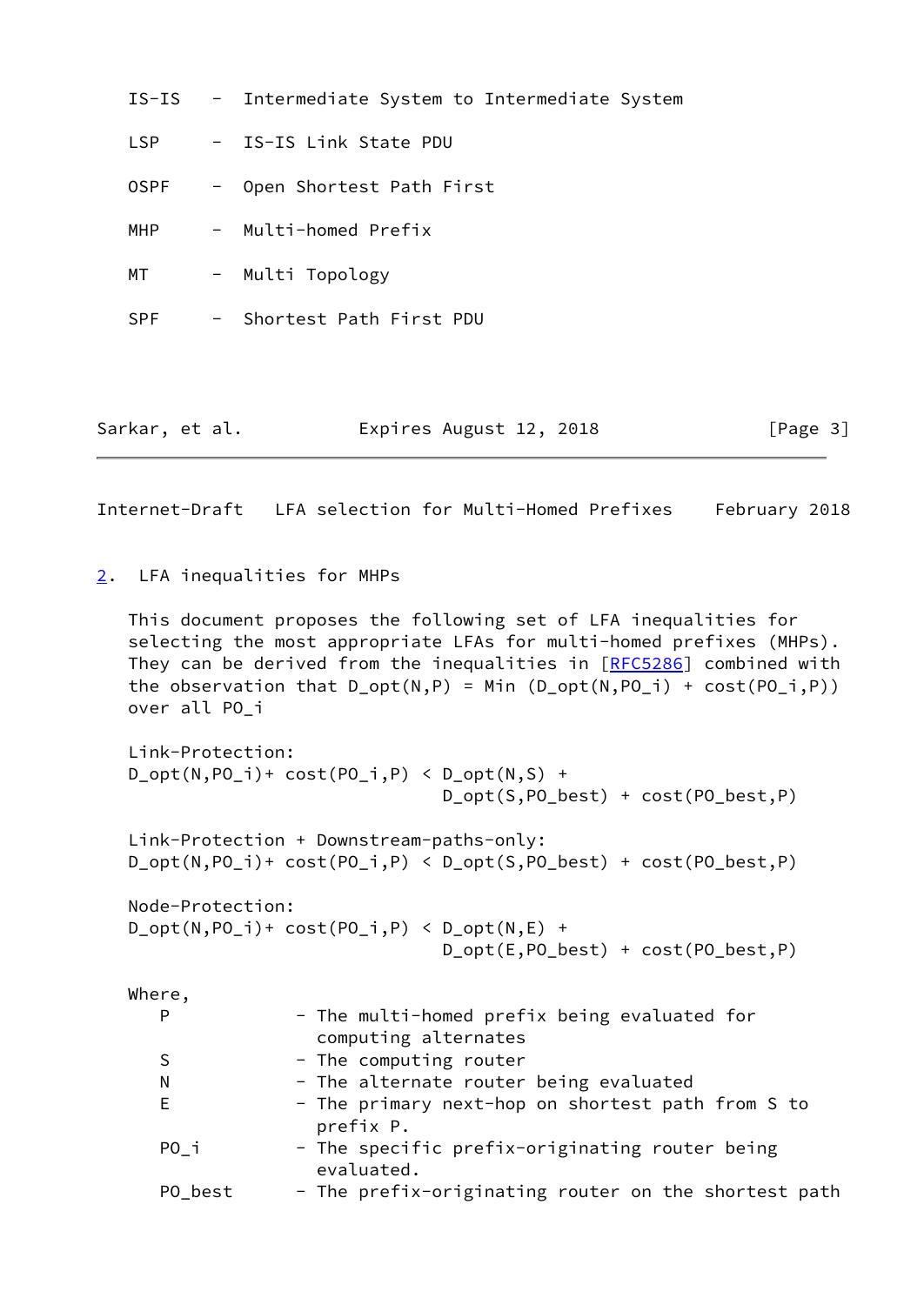|               | from the computing router S to prefix P.            |
|---------------|-----------------------------------------------------|
| Cost (X,P)    | - Cost of reaching the prefix P from prefix         |
|               | originating node X.                                 |
| $D\_opt(X,Y)$ | - Distance on the shortest path from node X to node |
|               | Y.                                                  |
|               |                                                     |

Figure 1: LFA inequalities for MHPs

<span id="page-4-0"></span>[3](#page-4-0). LFA selection for the multi-homed prefixes

 To compute a valid LFA for a given multi-homed prefix P, a computing router S MUST follow one of the appropriate procedures below, for each alternate neighbor N.

Sarkar, et al. **Expires August 12, 2018** [Page 4]

| Internet-Draft LFA selection for Multi-Homed Prefixes                                                                                                                                                  |                                                    | February 2018 |
|--------------------------------------------------------------------------------------------------------------------------------------------------------------------------------------------------------|----------------------------------------------------|---------------|
| Link-Protection:                                                                                                                                                                                       |                                                    |               |
| 1. If alternate neighbor N is also prefix-originator of P,<br>1.a. Select N as a LFA for prefix P (irrespective of<br>2. Else, evaluate the link-protecting LFA inequality for P with                  | the metric advertised by $N$ for the prefix $P$ ). |               |
| the N as the alternate neighbor.<br>2.a. If LFA inequality condition is met,<br>2.b. Else, N is not a LFA for prefix P.                                                                                | select N as a LFA for prefix P.                    |               |
| Link-Protection + Downstream-paths-only :                                                                                                                                                              |                                                    |               |
| 1. Evaluate the link-protecting + downstream-only LFA inequality<br>for P with the N as the alternate neighbor.<br>1.a. If LFA inequality condition is met,<br>1.b. Else, N is not a LFA for prefix P. | select N as a LFA for prefix P.                    |               |
| Node-Protection:                                                                                                                                                                                       |                                                    |               |
| 1. If alternate neighbor N is also prefix-originator of P,                                                                                                                                             |                                                    |               |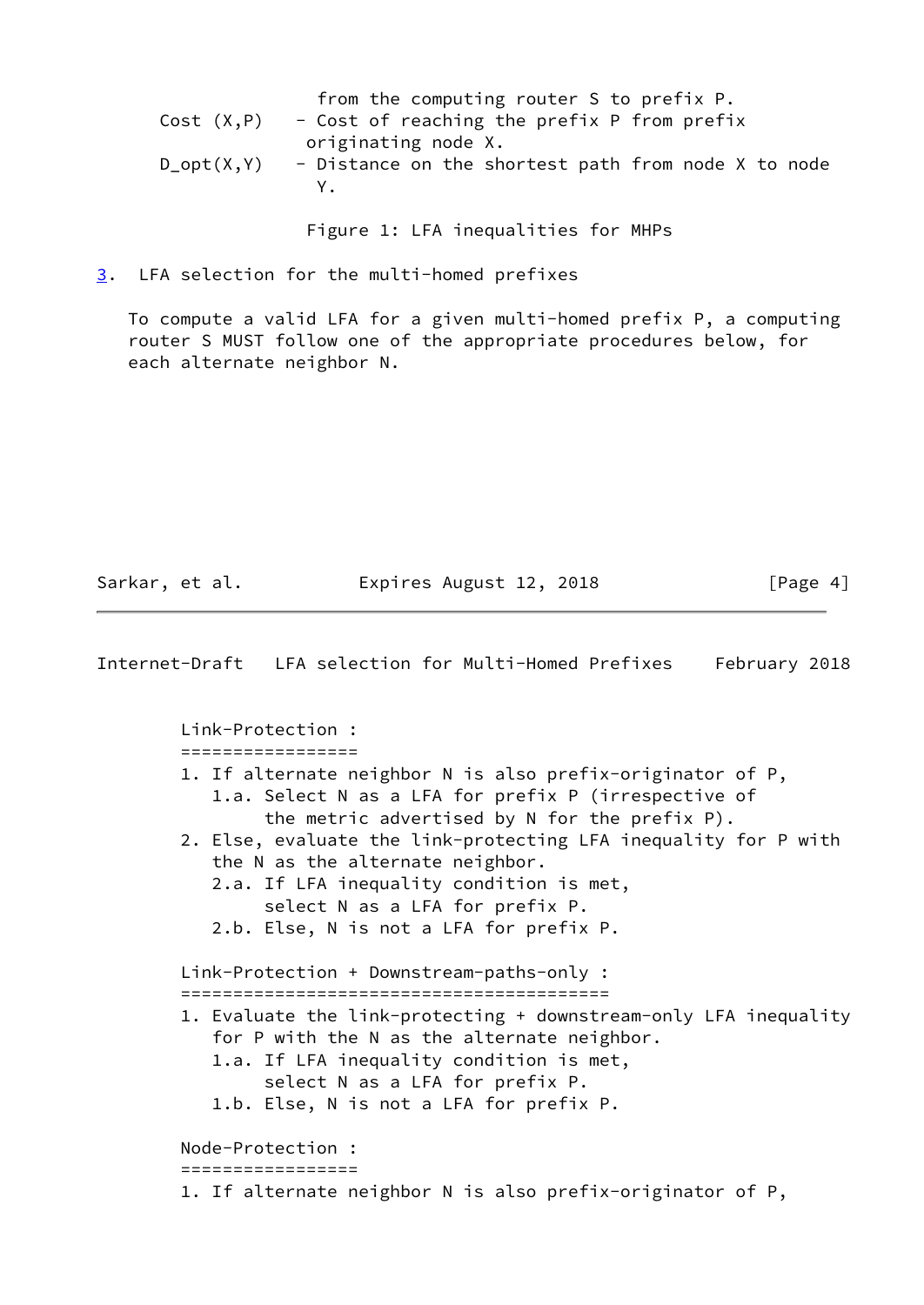- 1.a. Select N as a LFA for prefix P (irrespective of the metric advertised by N for the prefix P).
- 2. Else, evaluate the appropriate node-protecting LFA inequality for P with the N as the alternate neighbor.
	- 2.a. If LFA inequality condition is met, select N as a LFA for prefix P.
	- 2.b. Else, N is not a LFA for prefix P.

Figure 2: Rules for selecting LFA for MHPs

 In case an alternate neighbor N is also one of the prefix-originators of prefix P, N MAY be selected as a valid LFA for P since being a prefix-originator it is guaranteed that N will not loop back packets destined for prefix P to computing router S.

 However, if N is not a prefix-originator of P, the computing router SHOULD evaluate one of the corresponding LFA inequalities, as mentioned in Figure 1, once for each remote node that originated the prefix. In case the inequality is satisfied by the neighbor N router S MUST choose neighbor N, as one of the valid LFAs for the prefix P.

When computing a downstream-only LFA, in addition to being a prefix originator of P, router N MUST also satisfy the downstream-only LFA inequality specified in Figure 1.

| Sarkar, et al. | Expires August 12, 2018 | [Page 5] |
|----------------|-------------------------|----------|
|                |                         |          |

<span id="page-5-1"></span>Internet-Draft LFA selection for Multi-Homed Prefixes February 2018

 For more specific rules please refer to the later sections of this document.

<span id="page-5-0"></span>[3.1](#page-5-0). Improved coverage with simplified approach to MHPs

LFA base specification [\[RFC5286\] Section](https://datatracker.ietf.org/doc/pdf/rfc5286#section-6.1) 6.1 recommends that a router compute the alternate next-hop for an IGP multi-homed prefix by considering alternate paths via all routers that have announced that prefix and the same has been elaborated with appropriate inequalities in the above section. However, [\[RFC5286\] Section](https://datatracker.ietf.org/doc/pdf/rfc5286#section-6.1) 6.1 also allows for the router to simplify the multi-homed prefix calculation by assuming that the MHP is solely attached to the router that was its pre failure optimal point of attachment, at the expense of potentially lower coverage. If an implementation chooses to simplify the multi homed prefix calculation by assuming that the MHP is solely attached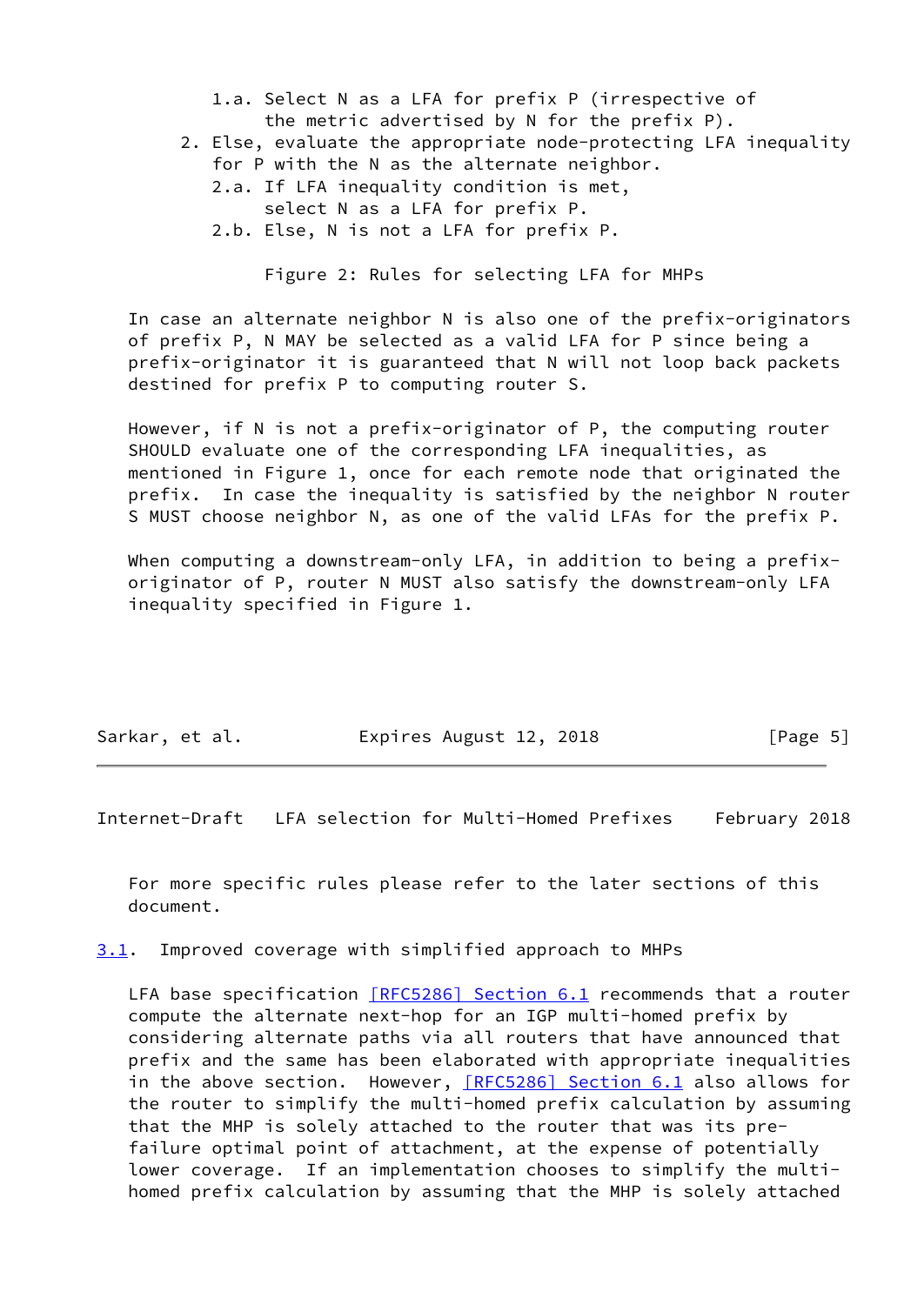to the router that was its pre-failure optimal point of attachment, the procedure described in this memo can potentially improve coverage for equal cost multi path (ECMP) MHPs without incurring extra computational cost.

The approach specified in [\[RFC5286\] Section](https://datatracker.ietf.org/doc/pdf/rfc5286#section-6.1) 6.1 last paragraph, is to simplify the MHP as solely attached to the router that was its pre failure optimal point of attachment; though it is a scalable approach and simplifies computation, [\[RFC5286](https://datatracker.ietf.org/doc/pdf/rfc5286)] notes this MAY result in little less coverage.

 This document improves the above approach to provide loop-free alternatives without any additional cost for ECMP MHPs as described through the below example network. The approach specified here MAY also be applicable for handling default routes as explained in [Section 3.2](#page-7-0).



Figure 3: MHP with same ECMP Next-hop

Sarkar, et al. Expires August 12, 2018 [Page 6]

Internet-Draft LFA selection for Multi-Homed Prefixes February 2018

 In the above network a prefix p, is advertised from both Node E and Node F. With simplified approach taken as specified in [\[RFC5286\]](https://datatracker.ietf.org/doc/pdf/rfc5286#section-6.1) Section 6.1, prefix p will get only link protection LFA through the neighbor C while a node protection path is available through neighbor A. In this scenario, E and F both are pre-failure optimal points of attachment and share the same primary next-hop. Hence, an implementation MAY compare the kind of protection A provides to F (link-and-node protection) with the kind of protection C provides to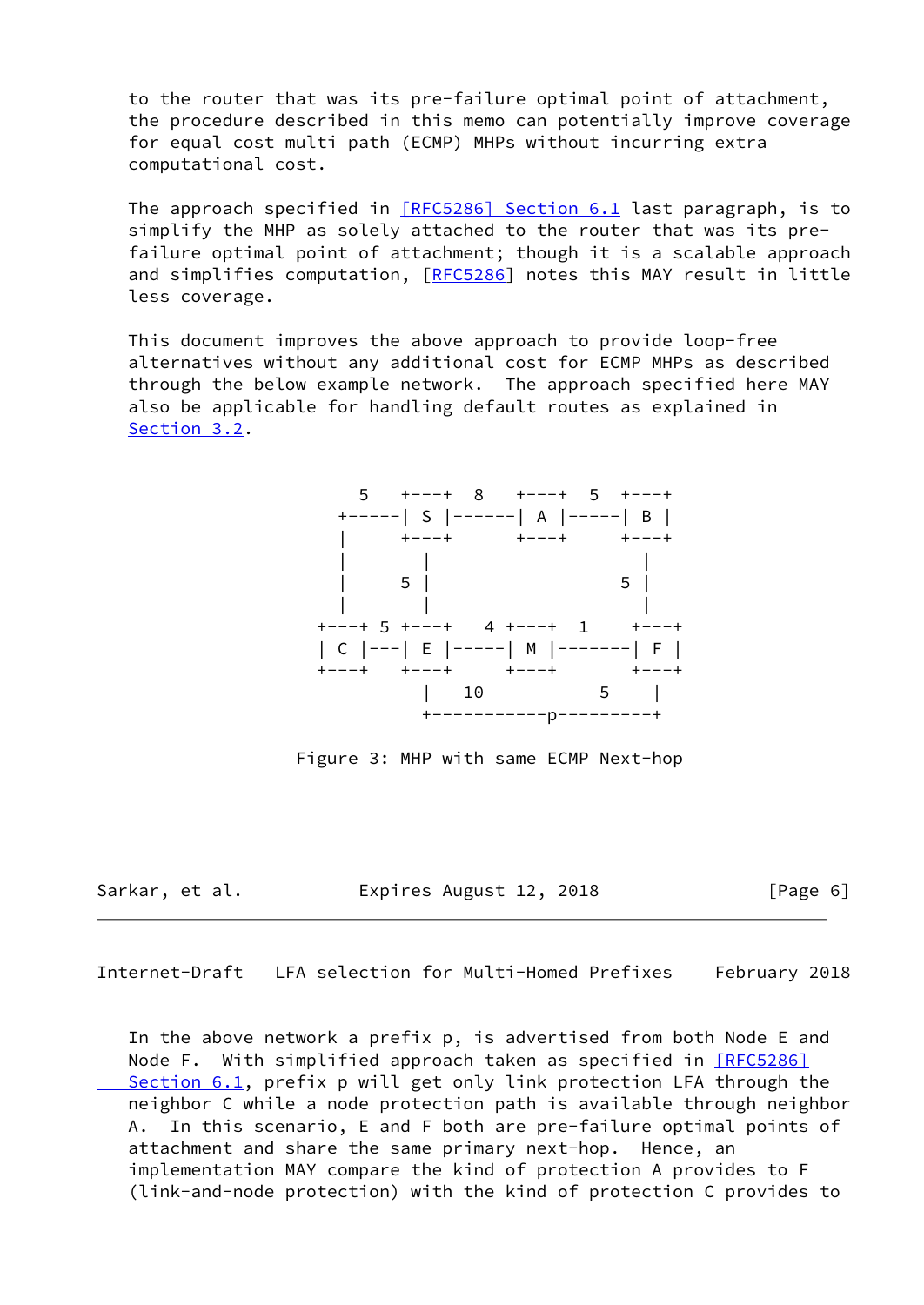E (link protection) and inherit the better alternative to prefix p and here it is A.

 However, in the below network prefix p has an ECMP through both node E and node F with cost 20. Though it has 2 pre-failure optimal points of attachment, the primary next-hop to each pre-failure optimal point of attachment is different. In this case, prefix p MUST inherit corresponding LFAs of each primary next-hop calculated for the router advertising the same respectively. In the below diagram that would be node E's and node F's LFA i.e., node N1 and node N2 respectively.



Figure 4: MHP with different ECMP Next-hops

 In summary, if there are multiple pre-failure points of attachment for a MHP and primary next-hop of a MHP is same as that of the primary next-hop of the router that was pre-failure optimal point of attachment, an implementation MAY provide the better protection to MHP without incurring any additional computation cost.

Sarkar, et al. **Expires August 12, 2018** [Page 7]

<span id="page-7-1"></span>Internet-Draft LFA selection for Multi-Homed Prefixes February 2018

<span id="page-7-0"></span>[3.2](#page-7-0). IS-IS ATT Bit considerations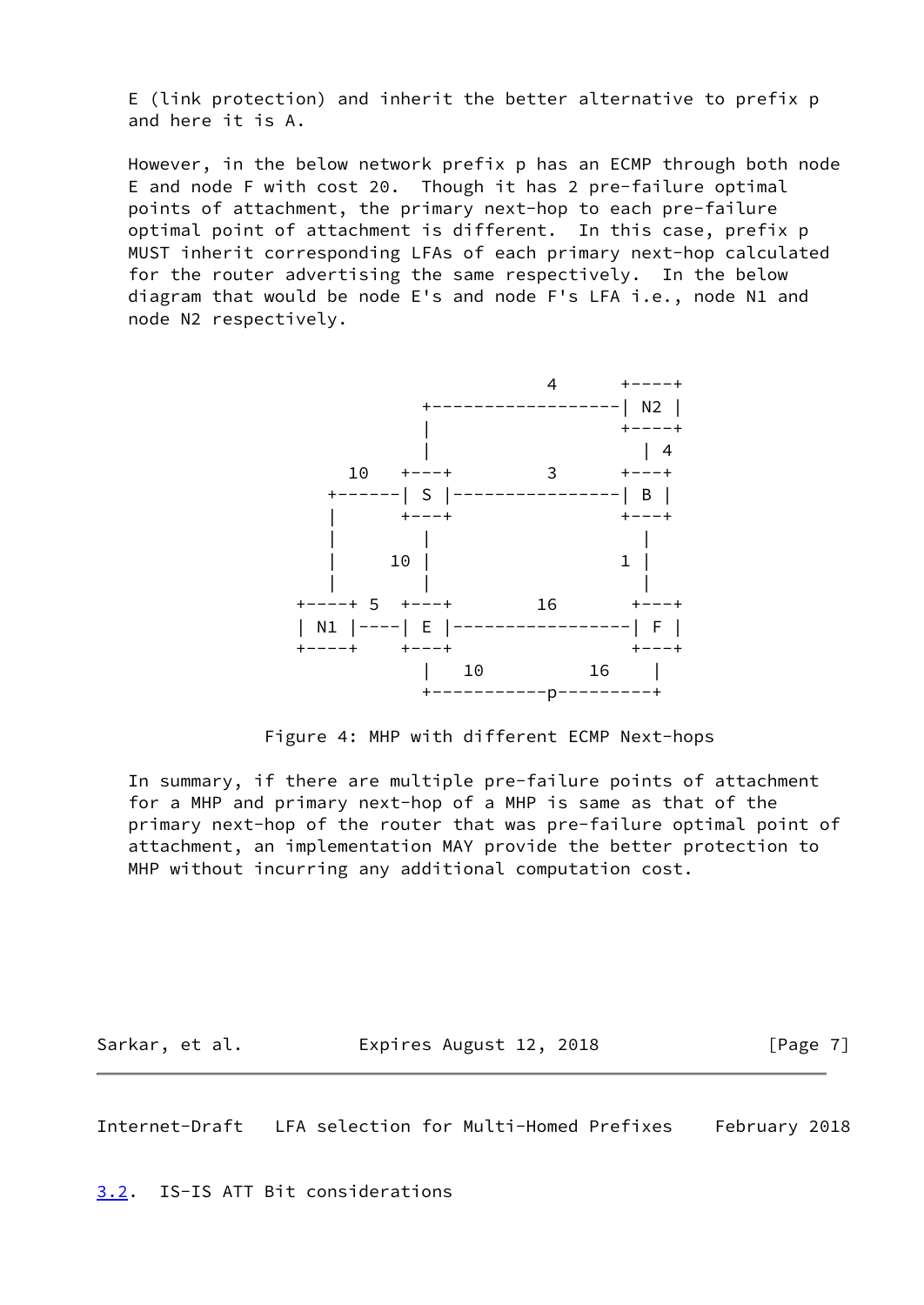Per [\[RFC1195](https://datatracker.ietf.org/doc/pdf/rfc1195)] a default route needs to be added in Level1 (L1) router to the closest reachable Level1/Level2 (L1/L2) router in the network advertising ATT (attach) bit in its LSP-0 fragment. All L1 routers in the area would do this during the decision process with the next hop of the default route set to the adjacent router through which the closest L1/L2 router is reachable. The base LFA specification [\[RFC5286](https://datatracker.ietf.org/doc/pdf/rfc5286)] does not specify any procedure for computing LFA for a default route in IS-IS L1 area. This document specifies, potentially a node MAY consider a default route is being advertised from the border L1/L2 router where ATT bit is set and can do LFA computation for the default route. But, when multiple ECMP L1/L2 routers are reachable in an L1 area corresponding best LFAs SHOULD be given for each primary next-hop associated with default route. Considerations as specified in [Section 3](#page-4-0) and [Section 3.1](#page-5-0) are applicable for default routes, if the default route is considered as ECMP MHP. Note that, this document doesn't alter any ECMP handling rules or computation of LFAs for ECMP in general as laid out in [\[RFC5286](https://datatracker.ietf.org/doc/pdf/rfc5286)].

<span id="page-8-0"></span>[4](#page-8-0). LFA selection for the multi-homed external prefixes

 Redistribution of external routes into IGP is required in case of two different networks getting merged into one or during protocol migrations. External routes could be distributed into an IGP domain via multiple nodes to avoid a single point of failure.

 During LFA calculation, alternate LFA next-hops to reach the best ASBR could be used as LFA for the routes redistributed via that ASBR. When there is no LFA available to the best ASBR, it may be desirable to consider the other ASBRs (referred to as alternate ASBR hereafter) redistributing the external routes for LFA selection as defined in [\[RFC5286](https://datatracker.ietf.org/doc/pdf/rfc5286)] and leverage the advantage of having multiple re distributing nodes in the network.

# <span id="page-8-1"></span>[4.1](#page-8-1). IS-IS

 LFA evaluation for multi-homed external prefixes in IS-IS is similar to the multi-homed internal prefixes. Inequalities described in sec 2 would also apply to multi-homed external prefixes as well.

## <span id="page-8-2"></span>[4.2](#page-8-2). OSPF

Loop free Alternates [\[RFC5286](https://datatracker.ietf.org/doc/pdf/rfc5286)] describes mechanisms to apply inequalities to find the loop free alternate neighbor. For the selection of alternate ASBR for LFA consideration, additional rules have to be applied in selecting the alternate ASBR due to the external route calculation rules imposed by [\[RFC2328](https://datatracker.ietf.org/doc/pdf/rfc2328)].

Sarkar, et al. Expires August 12, 2018 [Page 8]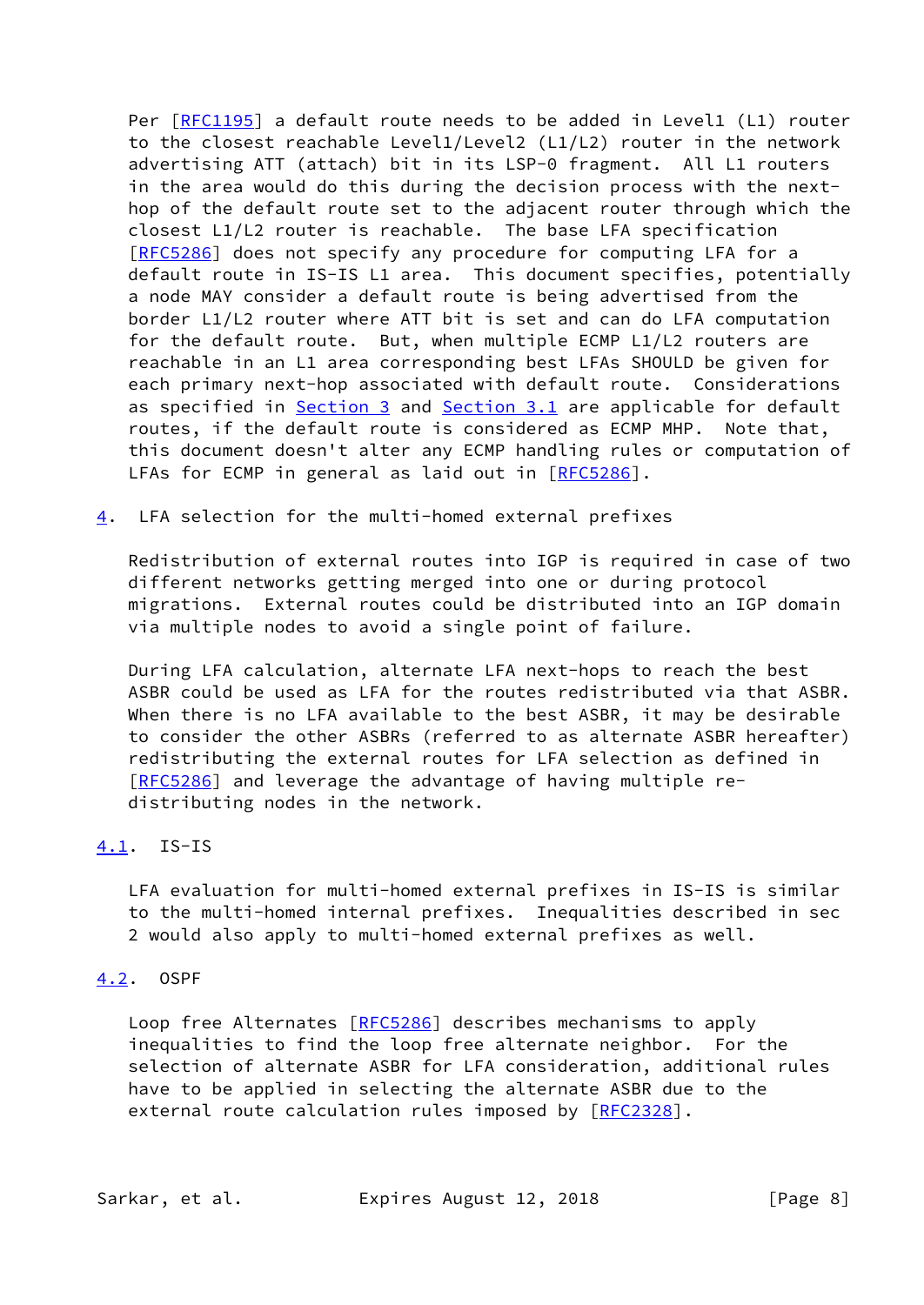<span id="page-9-1"></span>This document also defines the inequalities defined in [\[RFC5286](https://datatracker.ietf.org/doc/pdf/rfc5286)] specifically for the alternate loop-free ASBR evaluation.

<span id="page-9-0"></span>[4.2.1](#page-9-0). Rules to select alternate ASBR

 The process to select an alternate ASBR is best explained using the rules below. The below process is applied when primary ASBR for the concerned prefix is chosen and there is an alternate ASBR originating same prefix.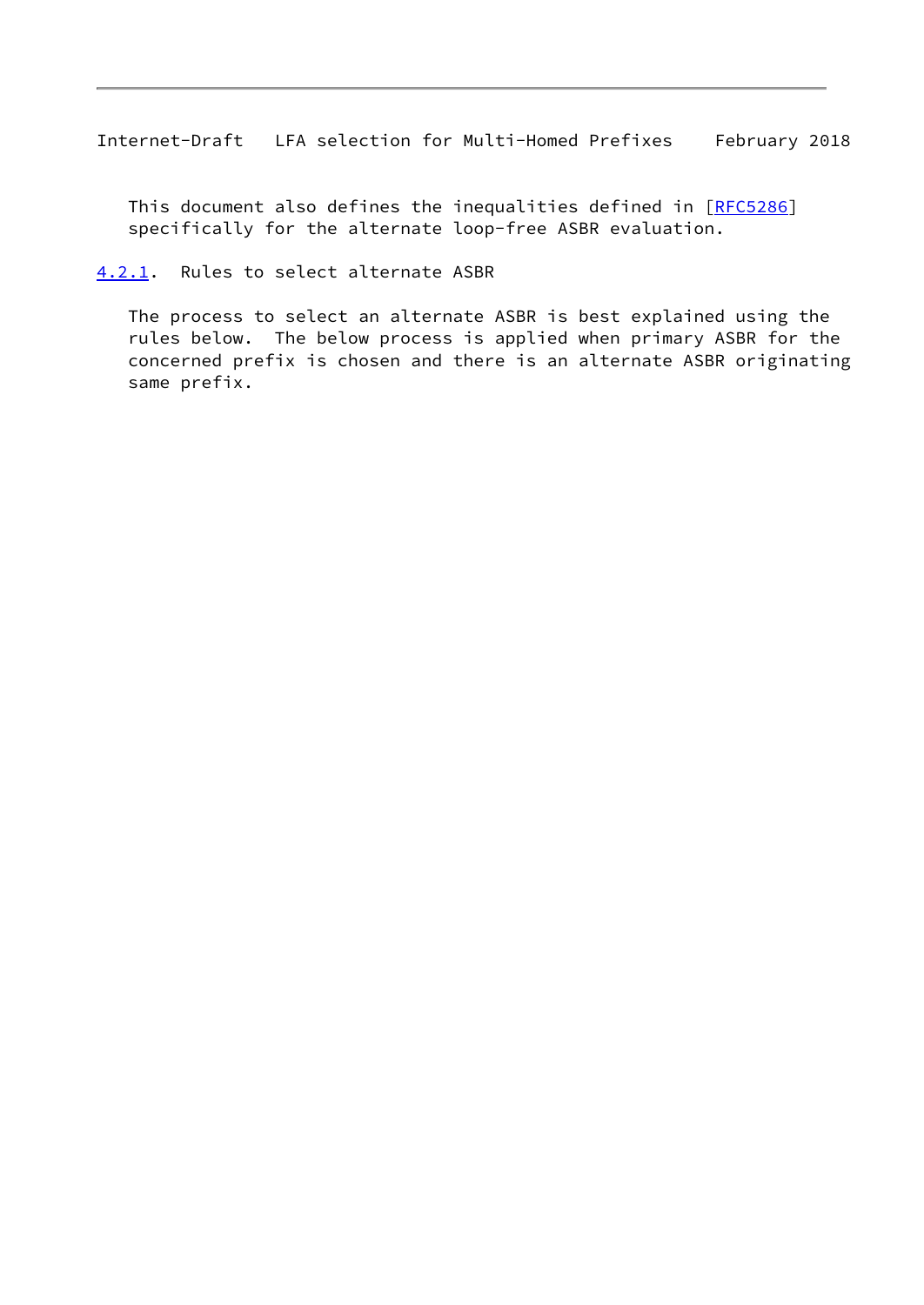<span id="page-10-0"></span>Internet-Draft LFA selection for Multi-Homed Prefixes February 2018 1. If RFC1583Compatibility is disabled 1a. if primary ASBR and alternate ASBR are intra area non-backbone path go to step 2. 1b. If primary ASBR and alternate ASBR belong to intra-area backbone and/or inter-area path go to step 2. 1c. for other paths, skip this alternate ASBR and consider next ASBR. 2. If cost type (type1/type2) advertised by alternate ASBR same as primary 2a. If not, same skip alternate ASBR and consider next ASBR. 2b. If same proceed to step 3. 3. If cost type is type1 3a. If cost is same, program ECMP and return. 3b. else go to step 5. 4 If cost type is type 2 4a. If cost is different, skip alternate ASBR and consider next ASBR. 4b. If type2 cost is same, proceed to step 4c to compare compare type 1 cost. 4c. If type1 cost is also same program ECMP and return. 4d. If type 1 cost is different go to step 5. 5. If route type (type 5/type 7) 5a. If route type is same, check route p-bit, forwarding address field for routes from both ASBRs match. If p-bit matches proceed to step 6. If not, skip this alternate ASBR and consider next ASBR. 5b. If route type is not same, skip this alternate ASBR and consider next alternate ASBR. 6. Apply inequality on the alternate ASBR.

Figure 5: Rules for selecting alternate ASBR in OSPF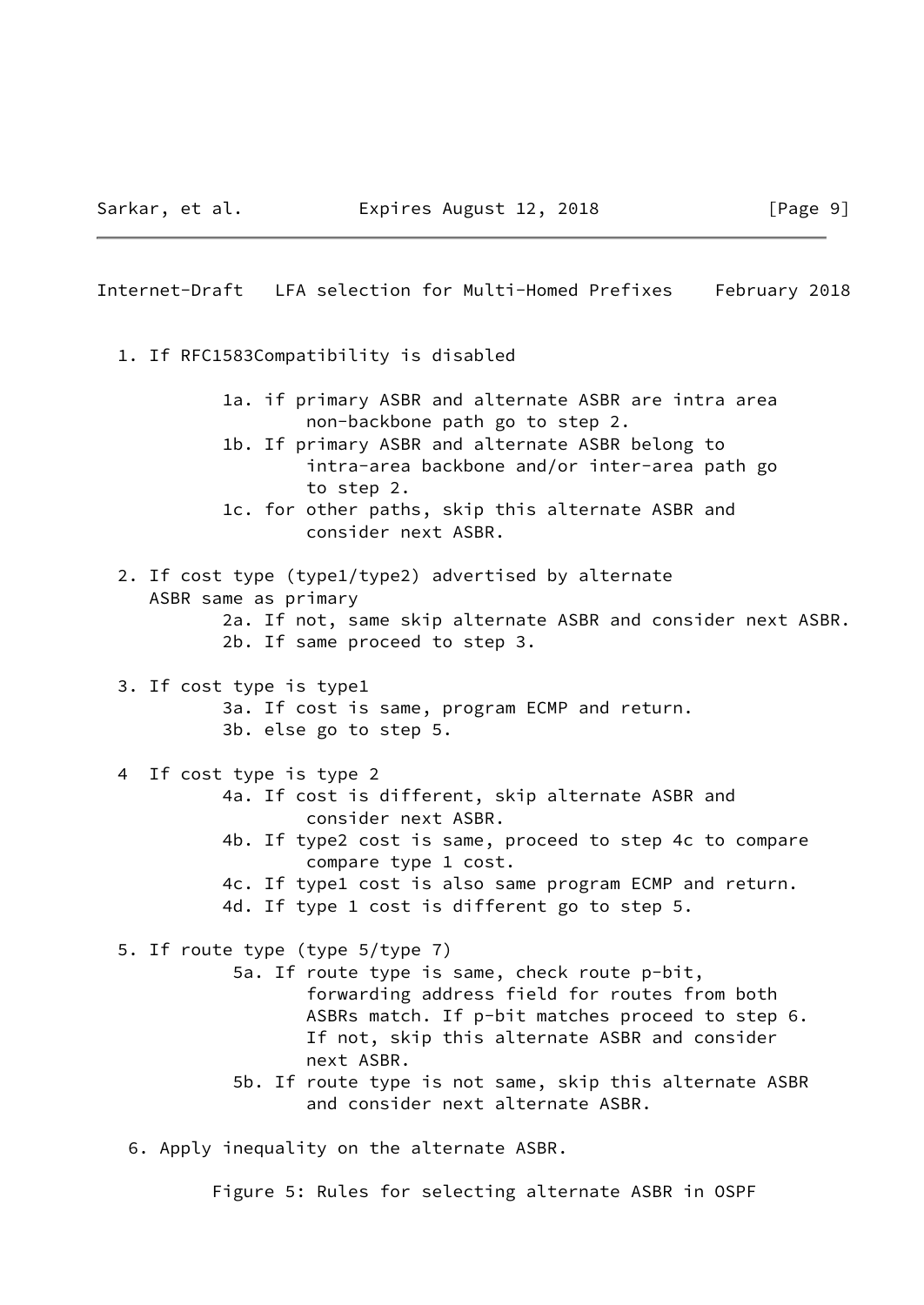#### <span id="page-11-0"></span>[4.2.2](#page-11-0). Multiple ASBRs belonging different area

When "RFC1583compatibility" is set to disabled, OSPF [\[RFC2328](https://datatracker.ietf.org/doc/pdf/rfc2328)] defines certain rules of preference to choose the ASBRs. While selecting alternate ASBR for loop evaluation for LFA, these rules should be applied and ensured that the alternate neighbor does not loop the traffic back.

| Sarkar, et al. | Expires August 12, 2018 | [Page 10] |
|----------------|-------------------------|-----------|
|----------------|-------------------------|-----------|

<span id="page-11-2"></span>Internet-Draft LFA selection for Multi-Homed Prefixes February 2018

 When there are multiple ASBRs belonging to different area advertising the same prefix, pruning rules as defined in [\[RFC2328\] section](https://datatracker.ietf.org/doc/pdf/rfc2328#section-16.4.1) 16.4.1 are applied. The alternate ASBRs pruned using above rules are not considered for LFA evaluation.

<span id="page-11-1"></span>[4.2.3](#page-11-1). Type 1 and Type 2 costs

 If there are multiple ASBRs not pruned via rules defined in [Section 4.2.2](#page-11-0), the cost type advertised by the ASBRs is compared. ASBRs advertising Type1 costs are preferred and the type2 costs are pruned. If two ASBRs advertise same type2 cost, the alternate ASBRs are considered along with their type1 cost for evaluation. If the two ASBRs with same type2 as well as type1 cost, ECMP FRR is programmed. If there are two ASBRs with different type2 cost, the higher cost ASBR is pruned. The inequalities for evaluating alternate ASBR for type 1 and type 2 costs are same, as the alternate ASBRs with different type2 costs are pruned and the evaluation is based on equal type 2 cost ASBRS.

<span id="page-11-3"></span>[4.2.4](#page-11-3). RFC1583compatibility is set to enabled

 When RFC1583Compatibility is set to enabled, multiple ASBRs belonging to different area advertising same prefix are chosen based on cost and hence are valid alternate ASBRs for the LFA evaluation.

#### <span id="page-11-4"></span>[4.2.5](#page-11-4). Type 7 routes

 Type 5 routes always get preference over Type 7 and the alternate ASBRs chosen for LFA calculation should belong to same type. Among Type 7 routes, routes with p-bit and forwarding address set have higher preference than routes without these attributes. Alternate ASBRs selected for LFA comparison should have same p-bit and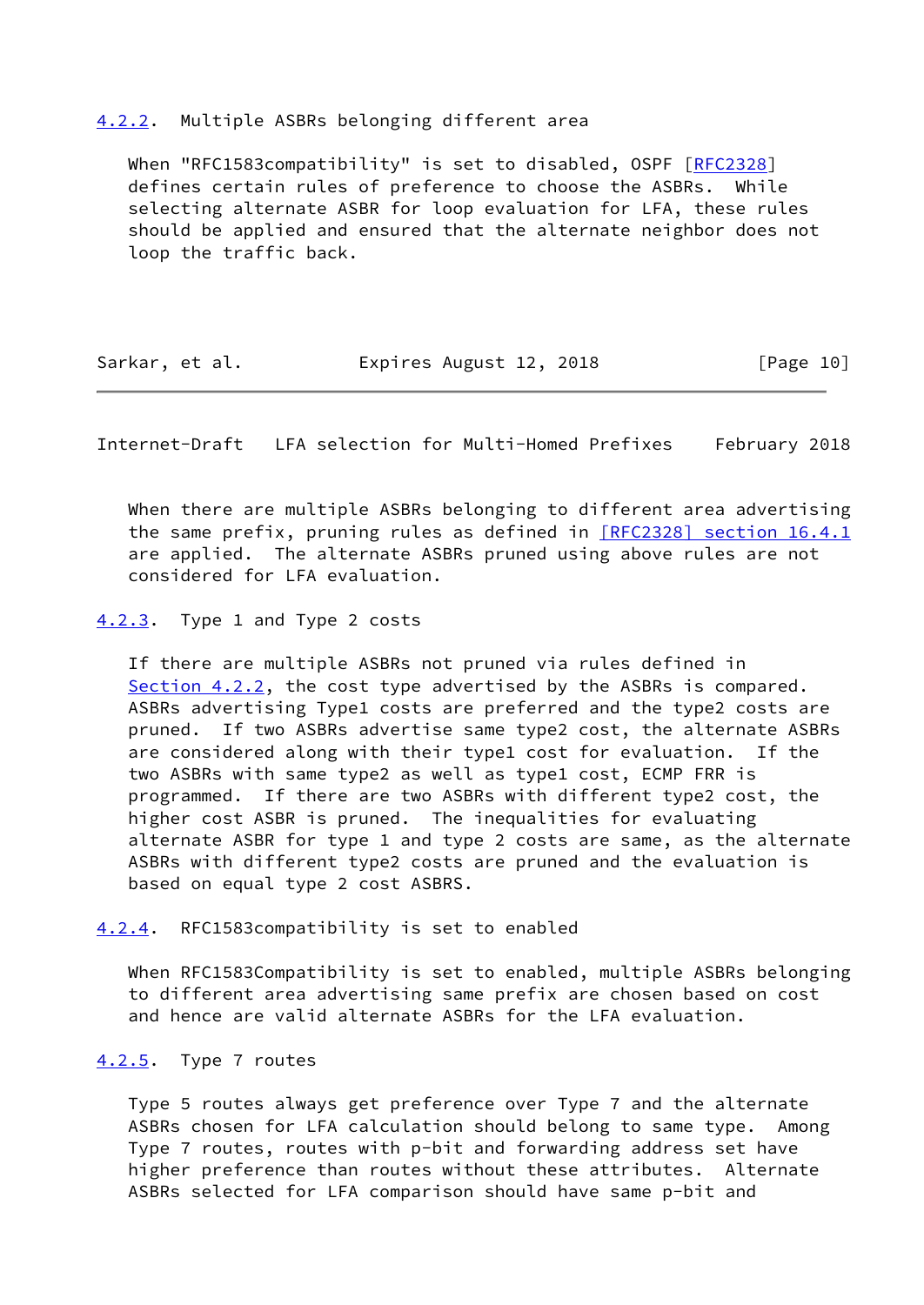forwarding address attributes.

<span id="page-12-2"></span>[4.2.6](#page-12-2). Inequalities to be applied for alternate ASBR selection

 The alternate ASBRs selected using above mechanism described in [Section 4.2.1](#page-9-0), are evaluated for Loop free criteria using below inequalities.

<span id="page-12-0"></span>[4.2.6.1](#page-12-0). Forwarding address set to non-zero value

Sarkar, et al. **Expires August 12, 2018** [Page 11]

<span id="page-12-1"></span>

|             |                  | Internet-Draft   LFA selection for Multi-Homed Prefixes<br>February 2018                                              |
|-------------|------------------|-----------------------------------------------------------------------------------------------------------------------|
|             | Link-Protection: | $F_{opt(N, PO_i)+cost(PO_i, P)$ < $D_{opt(N, S) +}$<br>$F_{opt}(S, PO_{best}) + cost(PO_{best}, P)$                   |
|             |                  | Link-Protection + Downstream-paths-only:<br>$F_{opt(N, PO_i)+cost(PO_i, P)$ < $F_{opt(S, PO_best) + cost(PO_best, P)$ |
|             | Node-Protection: | $F_{opt}(N, PO_i)$ + cost(PO_i,P) < D_opt(N,E) +<br>$F_{opt}(E, PO_{best}) + cost(PO_{best}, P)$                      |
|             | Where,           |                                                                                                                       |
| $\mathsf S$ |                  | - The computing router                                                                                                |
| N           |                  | - The alternate router being evaluated                                                                                |
| E           |                  | - The primary next-hop on shortest path from S to<br>prefix P.                                                        |
| $PO_i$      |                  | - The specific prefix-originating router being<br>evaluated.                                                          |
|             | PO_best          | - The prefix-originating router on the shortest path<br>from the computing router S to prefix P.                      |
|             | cost(X, Y)       | - External cost for Y as advertised by X                                                                              |
|             | $F\_opt(X, Y)$   | - Distance on the shortest path from node X to Forwarding<br>address specified by ASBR Y.                             |
|             | $D_{opt}(X, Y)$  | - Distance on the shortest path from node X to node Y.                                                                |
|             |                  |                                                                                                                       |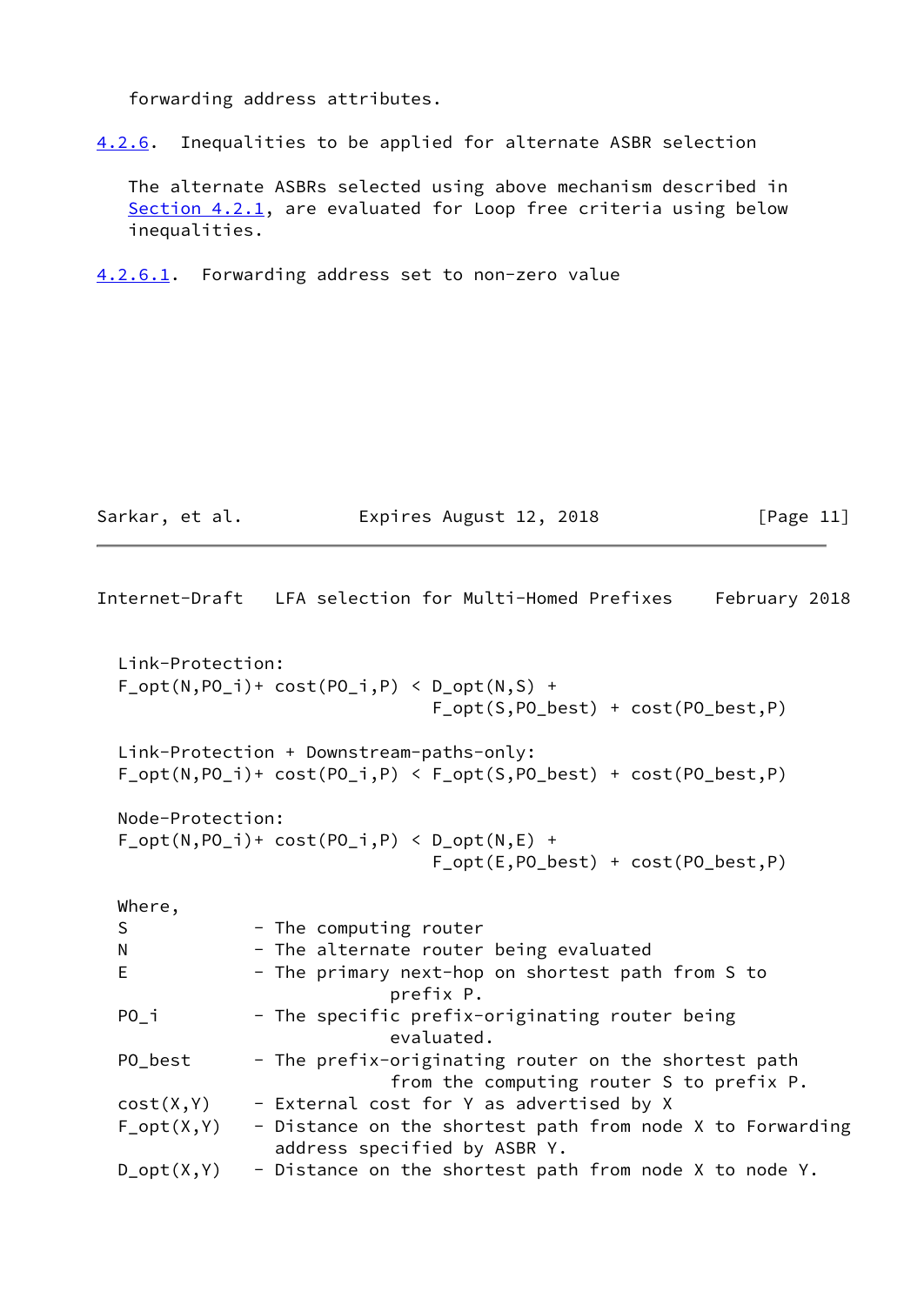# Figure 6: LFA inequality definition when forwarding address is non zero de la contrata de la contrata de la contrata de la contrata de la contrata de la contrata de la contrata d<br>En la contrata de la contrata de la contrata de la contrata de la contrata de la contrata de la contrata de la

<span id="page-13-0"></span>[4.2.6.2](#page-13-0). ASBRs advertising type1 and type2 cost

Sarkar, et al. **Expires August 12, 2018** [Page 12]

```
Internet-Draft LFA selection for Multi-Homed Prefixes February 2018
   Link-Protection:
  D_{opt}(N, PO_i)+ cost(PO_i, P() < D_{opt}(N, S) +
                                 D_opt(S,PO_best) + cost(PO_best,P)
   Link-Protection + Downstream-paths-only:
   D_opt(N,PO_i)+ cost(PO_i,P) < D_opt(S,PO_best) + cost(PO_best,P)
   Node-Protection:
  D_{opt}(N, PO_i) + cost(PO_i, P) < D_{opt}(N, E) +
                                 D_opt(E,PO_best) + cost(PO_best,P)
   Where,
  S - The computing router
  N - The alternate router being evaluated
  E - The primary next-hop on shortest path from S to
                             prefix P.
  PO<sub>_</sub>i - The specific prefix-originating router being
                             evaluated.
```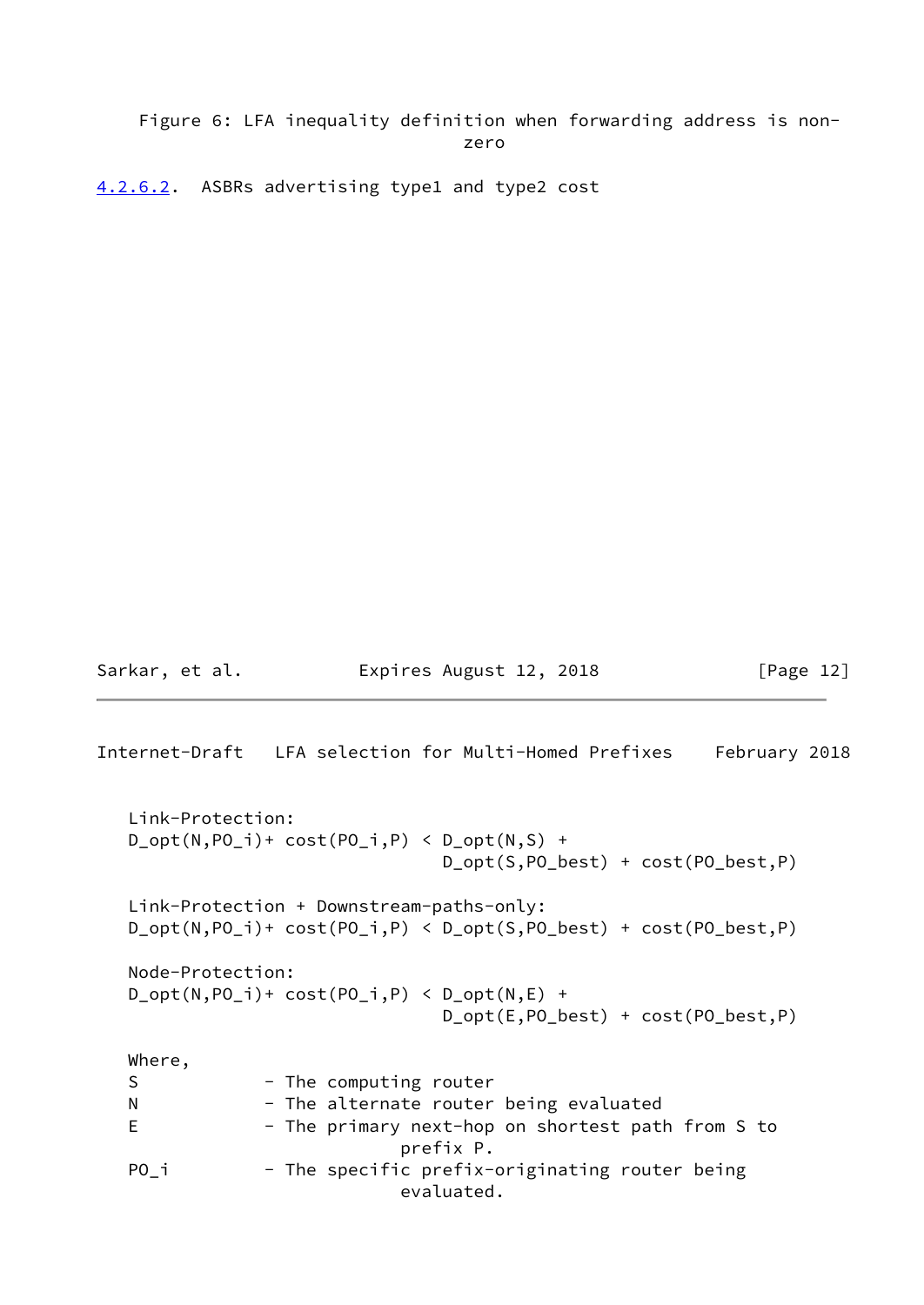| PO best         | - The prefix-originating router on the shortest path   |
|-----------------|--------------------------------------------------------|
|                 | from the computing router S to prefix P.               |
| cost(X, Y)      | - External cost for Y as advertised by X.              |
| $D_{opt}(X, Y)$ | - Distance on the shortest path from node X to node Y. |

Figure 7: LFA inequality definition for type1 and type 2 cost

<span id="page-14-0"></span>[5](#page-14-0). LFA Extended Procedures

 This section explains the additional considerations in various aspects as listed below to the base LFA specification [[RFC5286](https://datatracker.ietf.org/doc/pdf/rfc5286)].

<span id="page-14-1"></span>[5.1](#page-14-1). Links with IGP MAX\_METRIC

Section 3.5 and 3.6 of [\[RFC5286](https://datatracker.ietf.org/doc/pdf/rfc5286)] describes procedures for excluding nodes and links from use in alternate paths based on the maximum link metric (as defined in for IS-IS in [[RFC5305\]](https://datatracker.ietf.org/doc/pdf/rfc5305) or as defined in [\[RFC6987](https://datatracker.ietf.org/doc/pdf/rfc6987)] for OSPF). If these procedures are strictly followed, there are situations, as described below, where the only potential alternate available which satisfies the basic loop-free condition will not be considered as alternative.

Sarkar, et al. **Expires August 12, 2018** [Page 13]

<span id="page-14-2"></span>Internet-Draft LFA selection for Multi-Homed Prefixes February 2018

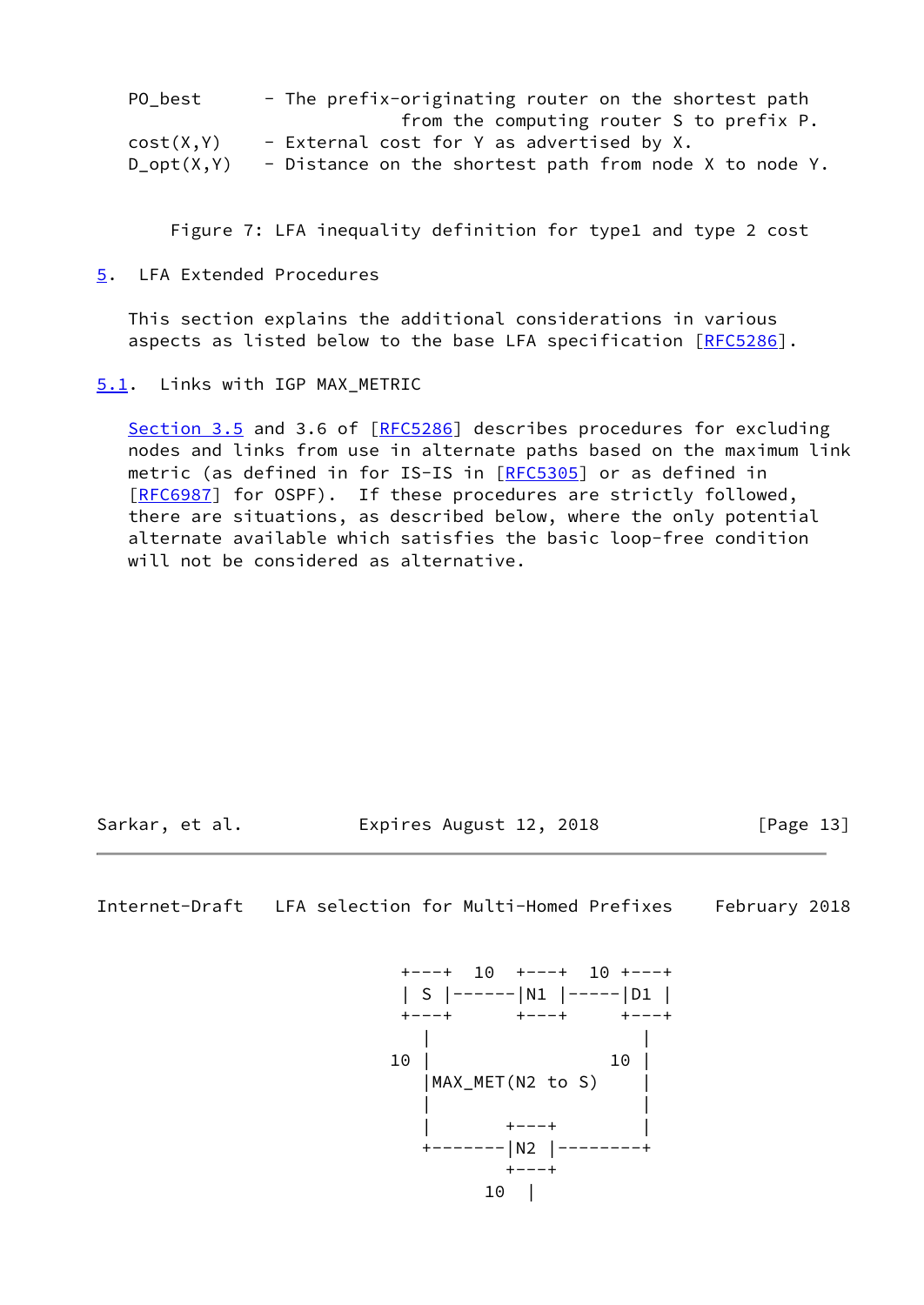+---+ |D2 | +---+

## Figure 8: Link with IGP MAX\_METRIC

 In the simple example network, all the link costs have a cost of 10 in both directions, except for the link between S and N2. The S-N2 link has a cost of 10 in the forward direction i.e., from S to N2, and a cost of MAX\_METRIC (0xffffff /2^24 - 1 for IS-IS and 0xffff for OSPF) in the reverse direction i.e., from N2 to S for a specific end to-end Traffic Engineering (TE) requirement of the operator. At node S, D1 is reachable through N1 with cost 20, and D2 is reachable through N2 with cost 20. Even though neighbor N2 satisfies basic loop-free condition (inequality 1 of [\[RFC5286](https://datatracker.ietf.org/doc/pdf/rfc5286)]) for D1, S's neighbor N2 could be excluded as a potential alternative because of the current exclusions as specified in section 3.5 and 3.6 procedure of [\[RFC5286](https://datatracker.ietf.org/doc/pdf/rfc5286)]. But, as the primary traffic destined to D2 continue to use the link and hence irrespective of the reverse metric in this case, same link MAY be used as a potential LFA for D1.

 Alternatively, reverse metric of the link MAY be configured with MAX\_METRIC-1, so that the link can be used as an alternative while meeting the operator's TE requirements and without having to update the router to fix this particular issue.

## <span id="page-15-0"></span>[5.2](#page-15-0). Multi Topology Considerations

Section 6.2 and 6.3.2 of [\[RFC5286](https://datatracker.ietf.org/doc/pdf/rfc5286)] state that multi-topology OSPF and ISIS are out of scope for that specification. This memo clarifies and describes the applicability.

 In Multi Topology (MT) IGP deployments, for each MT ID, a separate shortest path tree (SPT) is built with topology specific adjacencies, the LFA principles laid out in [\[RFC5286](https://datatracker.ietf.org/doc/pdf/rfc5286)] are actually applicable for MT IS-IS [\[RFC5120](https://datatracker.ietf.org/doc/pdf/rfc5120)] LFA SPF. The primary difference in this case is,

| Sarkar, et al. | Expires August 12, 2018 |  | [Page 14] |
|----------------|-------------------------|--|-----------|
|----------------|-------------------------|--|-----------|

<span id="page-15-1"></span>Internet-Draft LFA selection for Multi-Homed Prefixes February 2018

 identifying the eligible-set of neighbors for each LFA computation which is done per MT ID. The eligible-set for each MT ID is determined by the presence of IGP adjacency from Source to the neighboring node on that MT-ID apart from the administrative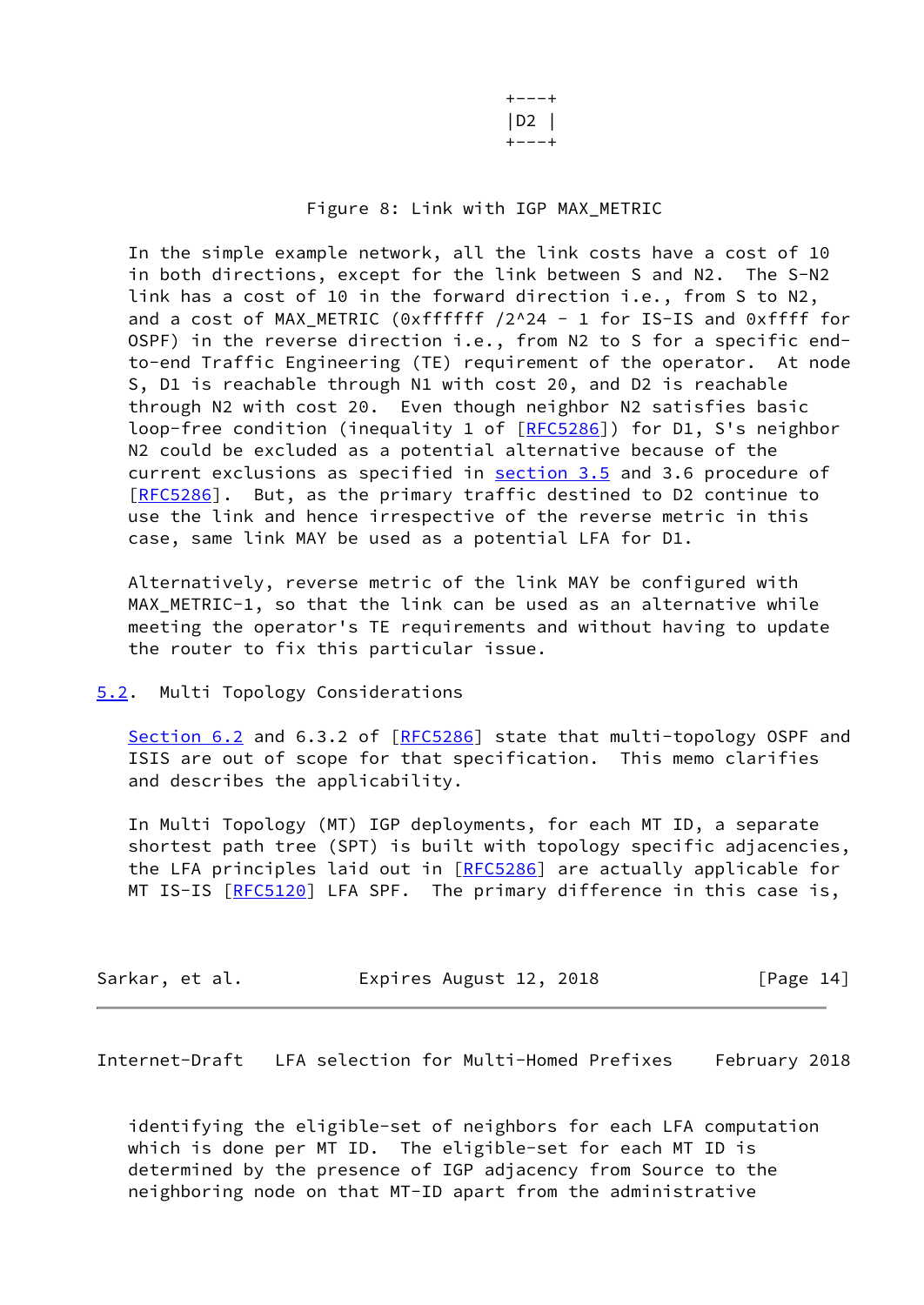restrictions and other checks laid out in [[RFC5286](https://datatracker.ietf.org/doc/pdf/rfc5286)]. The same is also applicable for MT-OSPF [\[RFC4915](https://datatracker.ietf.org/doc/pdf/rfc4915)] or different AFs in multi instance OSPFv3 [\[RFC5838](https://datatracker.ietf.org/doc/pdf/rfc5838)].

 However for MT IS-IS, if a "standard topology" is used with MT-ID #0 [\[RFC5286](https://datatracker.ietf.org/doc/pdf/rfc5286)] and both IPv4 [\[RFC5305](https://datatracker.ietf.org/doc/pdf/rfc5305)] and IPv6 routes/AFs [[RFC5308](https://datatracker.ietf.org/doc/pdf/rfc5308)] are present, then the condition of network congruency is applicable for LFA computation as well. Network congruency here refers to, having same address families provisioned on all the links and all the nodes of the network with MT-ID #0. Here with single decision process both IPv4 and IPv6 next-hops are computed for all the prefixes in the network and similarly with one LFA computation from all eligible neighbors per [[RFC5286](https://datatracker.ietf.org/doc/pdf/rfc5286)], all potential alternatives can be computed.

<span id="page-16-0"></span>[6](#page-16-0). IANA Considerations

This document has no actions for IANA.

<span id="page-16-1"></span>[7](#page-16-1). Acknowledgements

 Thanks to Alia Atlas and Salih K A for their useful feedback and inputs. Thanks to Stewart Bryant for being document shepherd and providing detailed review comments.

<span id="page-16-2"></span>[8](#page-16-2). Contributing Authors

 The following people contributed substantially to the content of this document and should be considered co-authors.

 Chris Bowers Juniper Networks, Inc. 1194 N. Mathilda Ave, Sunnyvale, CA 94089, USA

Email: cbowers@juniper.ne

 Bruno Decraene Orange, France

Email: bruno.decraene@orange.com

Sarkar, et al. **Expires August 12, 2018** [Page 15]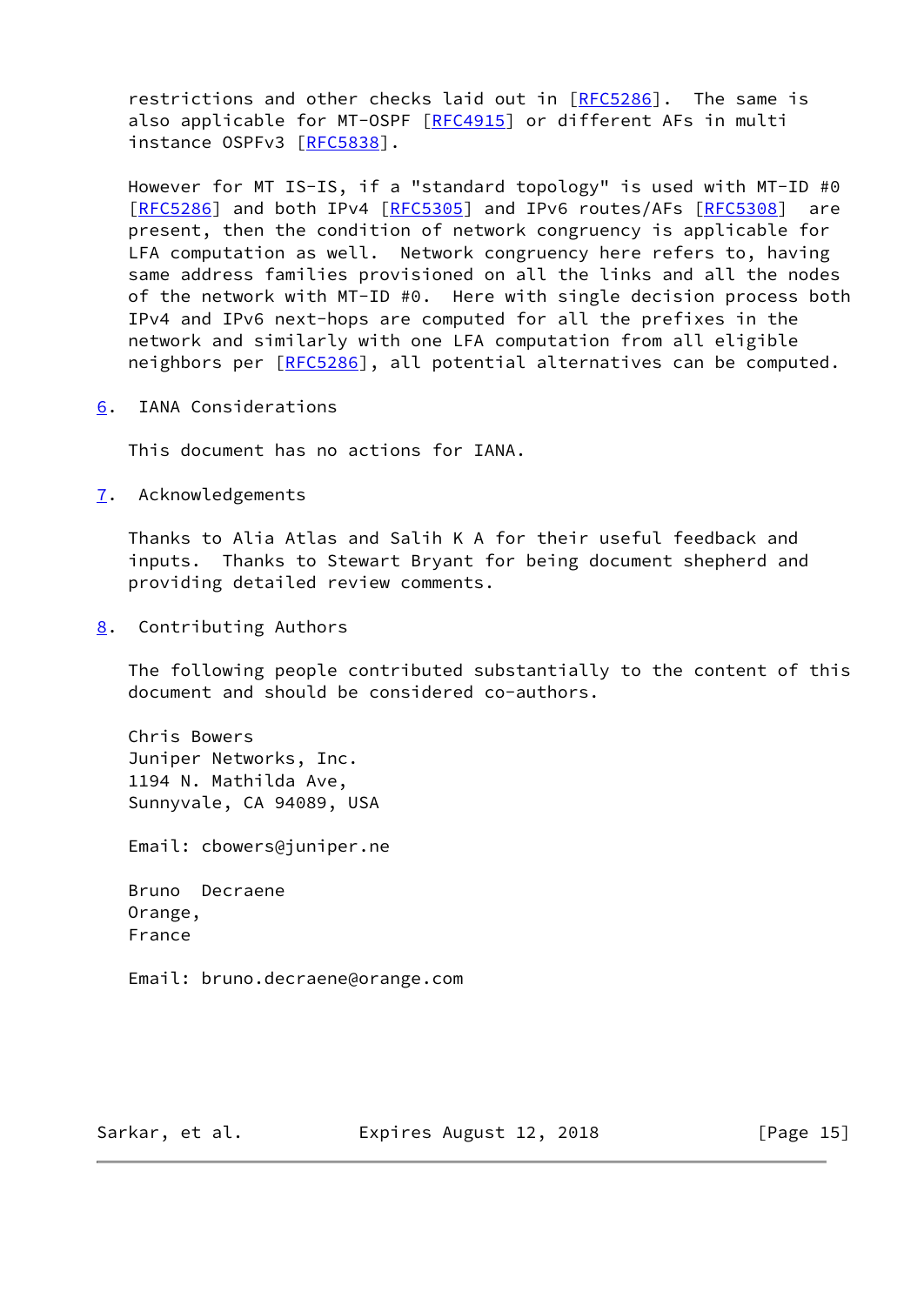<span id="page-17-1"></span><span id="page-17-0"></span>[9](#page-17-0). Security Considerations

 This document does not introduce any change in any of the protocol [\[RFC1195](https://datatracker.ietf.org/doc/pdf/rfc1195)] [[RFC5120](https://datatracker.ietf.org/doc/pdf/rfc5120)] [\[RFC2328](https://datatracker.ietf.org/doc/pdf/rfc2328)] [[RFC5838](https://datatracker.ietf.org/doc/pdf/rfc5838)] specifications discussed here and also this does not introduce any new security issues other than as noted in the LFA base specification [\[RFC5286](https://datatracker.ietf.org/doc/pdf/rfc5286)].

- <span id="page-17-2"></span>[10.](#page-17-2) References
- <span id="page-17-3"></span>[10.1](#page-17-3). Normative References
	- [RFC2119] Bradner, S., "Key words for use in RFCs to Indicate Requirement Levels", [BCP 14](https://datatracker.ietf.org/doc/pdf/bcp14), [RFC 2119](https://datatracker.ietf.org/doc/pdf/rfc2119), DOI 10.17487/RFC2119, March 1997, <[https://www.rfc-editor.org/info/rfc2119>](https://www.rfc-editor.org/info/rfc2119).
	- [RFC5286] Atlas, A., Ed. and A. Zinin, Ed., "Basic Specification for IP Fast Reroute: Loop-Free Alternates", [RFC 5286,](https://datatracker.ietf.org/doc/pdf/rfc5286) DOI 10.17487/RFC5286, September 2008, <[https://www.rfc-editor.org/info/rfc5286>](https://www.rfc-editor.org/info/rfc5286).

<span id="page-17-4"></span>[10.2](#page-17-4). Informative References

- [RFC1195] Callon, R., "Use of OSI IS-IS for routing in TCP/IP and dual environments", [RFC 1195,](https://datatracker.ietf.org/doc/pdf/rfc1195) DOI 10.17487/RFC1195, December 1990, <<https://www.rfc-editor.org/info/rfc1195>>.
- [RFC2328] Moy, J., "OSPF Version 2", STD 54, [RFC 2328](https://datatracker.ietf.org/doc/pdf/rfc2328), DOI 10.17487/RFC2328, April 1998, <[https://www.rfc-editor.org/info/rfc2328>](https://www.rfc-editor.org/info/rfc2328).
- [RFC4915] Psenak, P., Mirtorabi, S., Roy, A., Nguyen, L., and P. Pillay-Esnault, "Multi-Topology (MT) Routing in OSPF", [RFC 4915,](https://datatracker.ietf.org/doc/pdf/rfc4915) DOI 10.17487/RFC4915, June 2007, <[https://www.rfc-editor.org/info/rfc4915>](https://www.rfc-editor.org/info/rfc4915).
- [RFC5120] Przygienda, T., Shen, N., and N. Sheth, "M-ISIS: Multi Topology (MT) Routing in Intermediate System to Intermediate Systems (IS-ISs)", [RFC 5120,](https://datatracker.ietf.org/doc/pdf/rfc5120) DOI 10.17487/RFC5120, February 2008, <[https://www.rfc-editor.org/info/rfc5120>](https://www.rfc-editor.org/info/rfc5120).
- [RFC5305] Li, T. and H. Smit, "IS-IS Extensions for Traffic Engineering", [RFC 5305](https://datatracker.ietf.org/doc/pdf/rfc5305), DOI 10.17487/RFC5305, October 2008, [<https://www.rfc-editor.org/info/rfc5305](https://www.rfc-editor.org/info/rfc5305)>.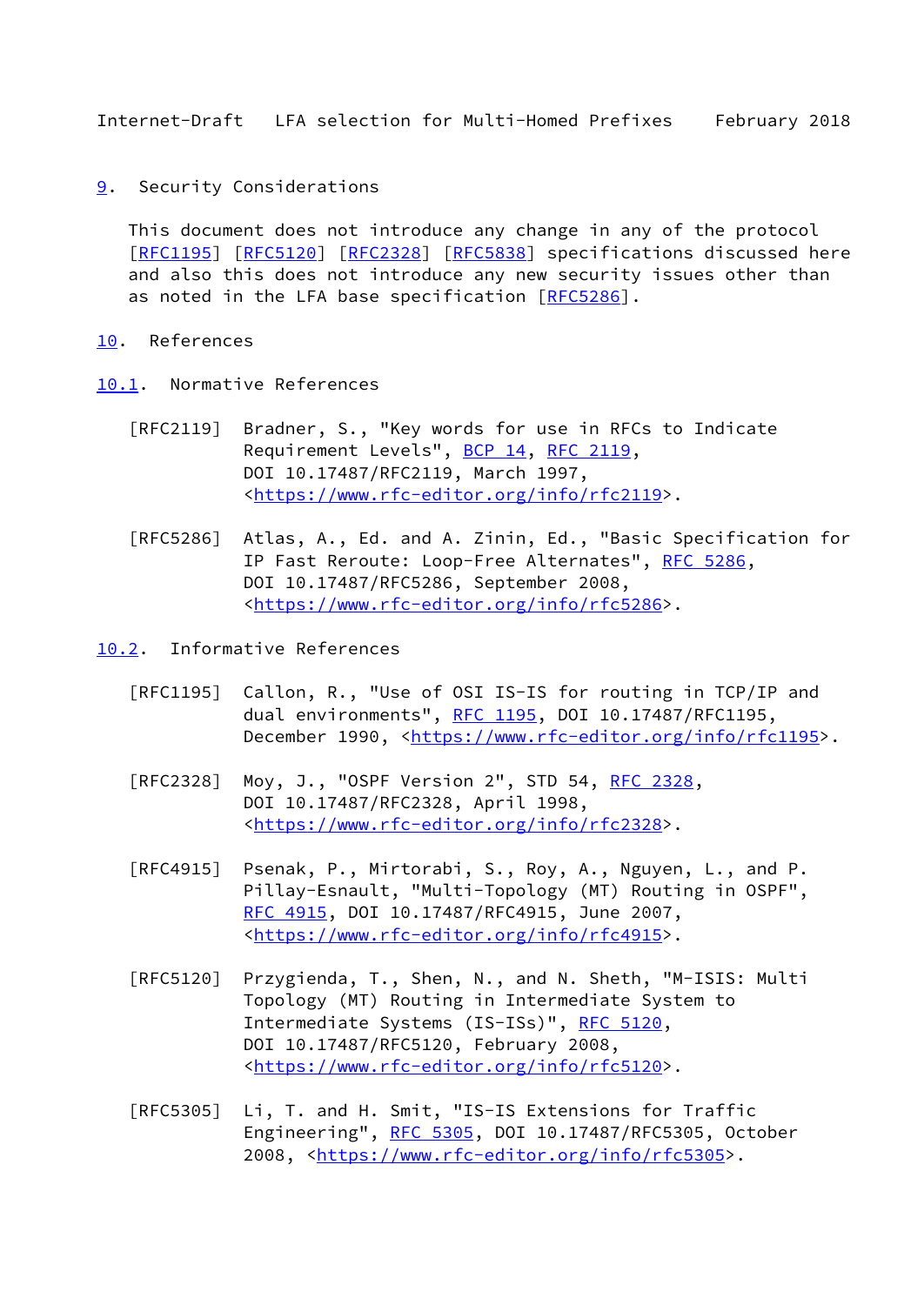- <span id="page-18-0"></span>[RFC5308] Hopps, C., "Routing IPv6 with IS-IS", [RFC 5308](https://datatracker.ietf.org/doc/pdf/rfc5308), DOI 10.17487/RFC5308, October 2008, <[https://www.rfc-editor.org/info/rfc5308>](https://www.rfc-editor.org/info/rfc5308).
- [RFC5838] Lindem, A., Ed., Mirtorabi, S., Roy, A., Barnes, M., and R. Aggarwal, "Support of Address Families in OSPFv3", [RFC 5838,](https://datatracker.ietf.org/doc/pdf/rfc5838) DOI 10.17487/RFC5838, April 2010, <[https://www.rfc-editor.org/info/rfc5838>](https://www.rfc-editor.org/info/rfc5838).
- [RFC6987] Retana, A., Nguyen, L., Zinin, A., White, R., and D. McPherson, "OSPF Stub Router Advertisement", [RFC 6987](https://datatracker.ietf.org/doc/pdf/rfc6987), DOI 10.17487/RFC6987, September 2013, <[https://www.rfc-editor.org/info/rfc6987>](https://www.rfc-editor.org/info/rfc6987).

Authors' Addresses

 Pushpasis Sarkar (editor) Arrcus, Inc.

Email: pushpasis.ietf@gmail.com

 Shraddha Hegde Juniper Networks, Inc. Electra, Exora Business Park Bangalore, KA 560103 India

Email: shraddha@juniper.net

 Uma Chunduri (editor) Huawei USA 2330 Central Expressway Santa Clara, CA 95050 USA

Email: uma.chunduri@huawei.com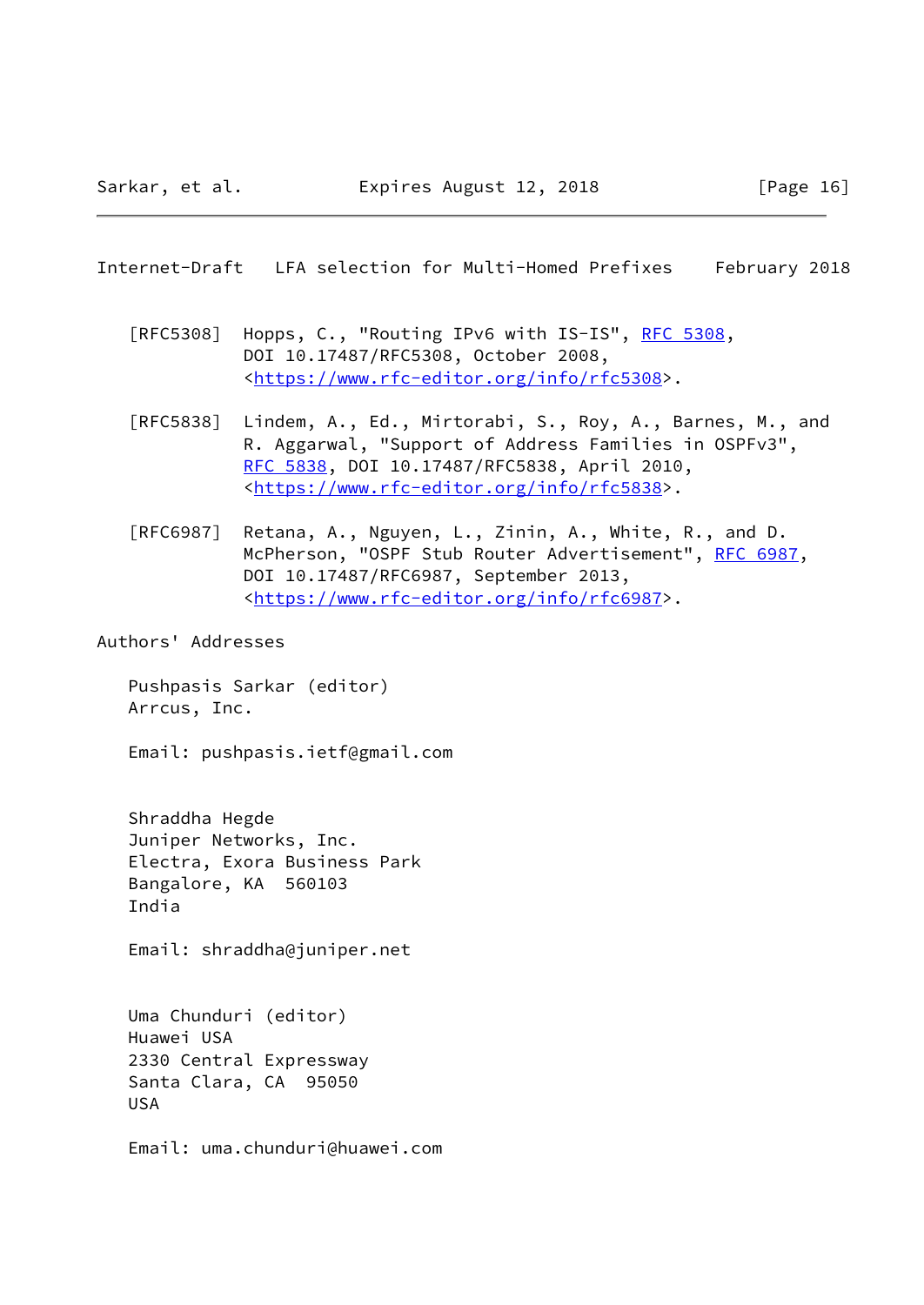Jeff Tantsura Nuage Networks 755 Ravendale Drive Mountain View, CA 94043 USA

Email: jefftant.ietf@gmail.com

Sarkar, et al. **Expires August 12, 2018** [Page 17]

Internet-Draft LFA selection for Multi-Homed Prefixes February 2018

 Hannes Gredler RtBrick, Inc.

Email: hannes@rtbrick.com